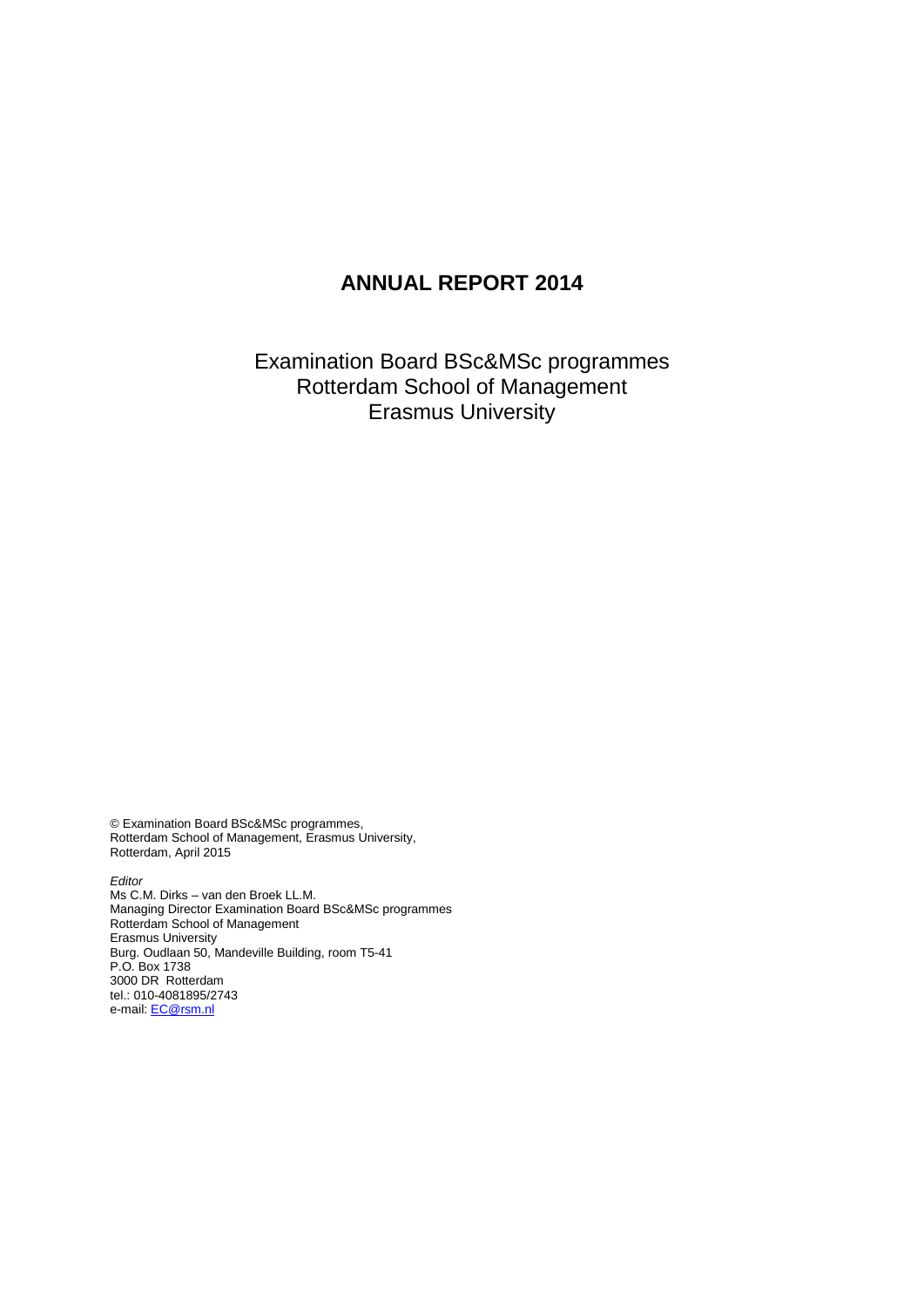# **Table of Contents**

| 2. |    |                                                                                    |  |
|----|----|------------------------------------------------------------------------------------|--|
|    | 21 |                                                                                    |  |
|    |    | a.                                                                                 |  |
|    |    | $\mathbf b$ .                                                                      |  |
|    |    | Quality assurance of (final) examinations: the integrated testing policy  6<br>c.  |  |
|    |    |                                                                                    |  |
|    |    |                                                                                    |  |
|    |    |                                                                                    |  |
|    |    | $\mathbf{d}$ .                                                                     |  |
|    |    | e.                                                                                 |  |
|    |    | 2.2 Regulations: the rules and guidelines and recommendations regarding the OER 11 |  |
|    |    |                                                                                    |  |
|    |    |                                                                                    |  |
|    |    |                                                                                    |  |
|    |    |                                                                                    |  |
|    |    |                                                                                    |  |
|    |    |                                                                                    |  |
|    |    |                                                                                    |  |
|    |    |                                                                                    |  |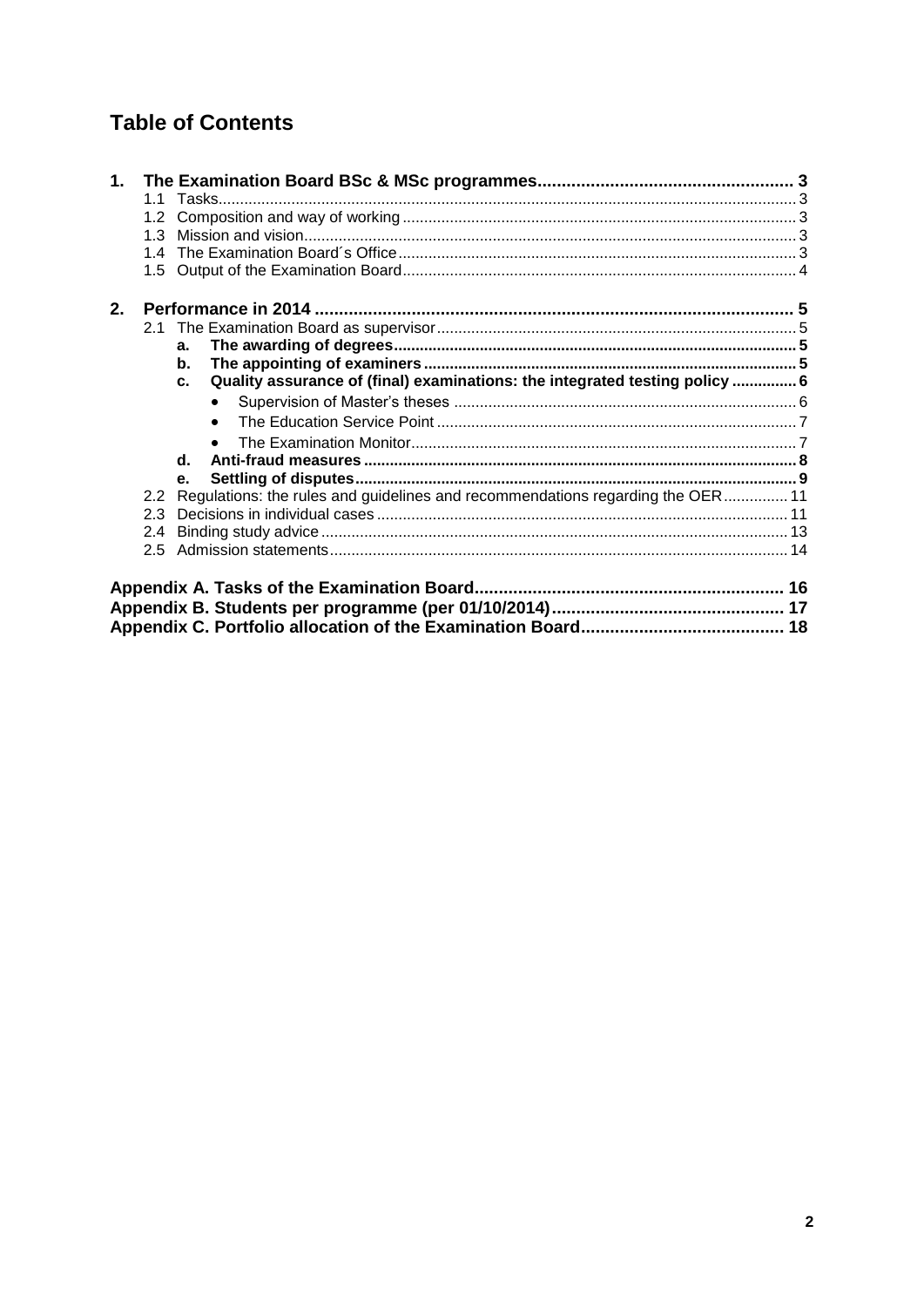# <span id="page-2-0"></span>**1. The Examination Board BSc & MSc programmes**

### <span id="page-2-1"></span>**1.1 Tasks**

The Examination Board has a broad range of different tasks with regard to the examinations. The tasks of the Examination Boards are based on the Higher Education and Scientific Research Act (*Wet op het Hoger Onderwijs en Wetenschappelijk Onderzoek- WHW*). A summary of the Board's tasks can be found in appendix A.

The Dean established the Examination Board for the accredited government-funded BSc- and MScprogrammes as well as for two accredited non-funded postgraduate MSc programmes. Appendix B. shows the BSc- and MSc-programmes concerned and the amount of students per programme.

#### <span id="page-2-2"></span>**1.2 Composition and way of working**

The Examination Board consists of six members of the faculty, including the chairman. The members are appointed by the Dean for a period of four years. Their 0.2 fte appointments shall be renewable. In 2013, the Committee consisted of the following members:

- prof.dr.ing. T.W. Hardjono (Chairman until 16 June 2014);
- prof.dr. P.P.M.A.R. Heugens (acting Chairman from 16 June 2014);
- dr. E.A. van der Laan;
- dr. J. van Rekom;
- ir. A.J. Roodink;
- dr. M.C. Schippers.

The Examination Board jointly sets up the rules and policy. The Examination Board as a whole meets once a month. Each member has a portfolio, see appendix C. The members are responsible for taking care of the daily matters regarding their own portfolio.

#### <span id="page-2-3"></span>**1.3 Mission and vision**

The Examination Board has been commissioned by the legislator to supervise the examinations and the final exams. The Examination Board performs this independently. Core task of the Examination Board is to ensure the civil effect of the certificates. To this end, the Examination Board draws up rules and policies. Key documents are:

- 1. The *Teaching and Examination Regulations* (TER) of the programmes concerned. In the TER the educational programme is laid down and matters such as the number of examination opportunities, any mandatory sequence of examinations, the binding study advice, and possible exemptions.
- 2. The *Rules and Guidelines* (R&G) that lay down rules regarding examination competence of examiners, fraud, assessment, compensation.
- 3. The policy paper '*Integrated Testing Policy*' which describes the quality assurance of the testing policy. This paper also describes the core values of the Examination Board: professionalism, academic freedom, fair play, continuous improvement.

#### <span id="page-2-4"></span>**1.4 The Examination Board´s Office**

The Examination Board is supported by the Examination Board´s Office which consists of the Secretary and two deputy secretaries, three assistants, a project manager and a Management Information Assistant. The Secretariat prepares the meetings and the decision making of the Board and implements the decisions. The staffing in 2014 was as follows:

| C.M. Dirks-van den Broek LL.M. (0,8 fte) | Secretary/ Managing Director                       |
|------------------------------------------|----------------------------------------------------|
| I.M. van Essen LL.M. (0,8 fte)           | <b>Deputy Secretary</b>                            |
| A.M. Schey MScBA (0,4 fte)               | <b>Deputy Secretary</b>                            |
| M. Hutting - Schutter BA (0,8 fte)       | Project manager / Team leader administration       |
| D.M. Schonis (1,0 fte)                   | Team leader Administration (from 1 September 2014) |
| G.M. den Bakker (0,4 fte)                | Assistant;                                         |
| I.T.T. Przewoźna MA (0,7 fte)            | Assistant                                          |
| A. Markus MSc (0,4 fte)                  | <b>Management Information Assistant</b>            |
|                                          |                                                    |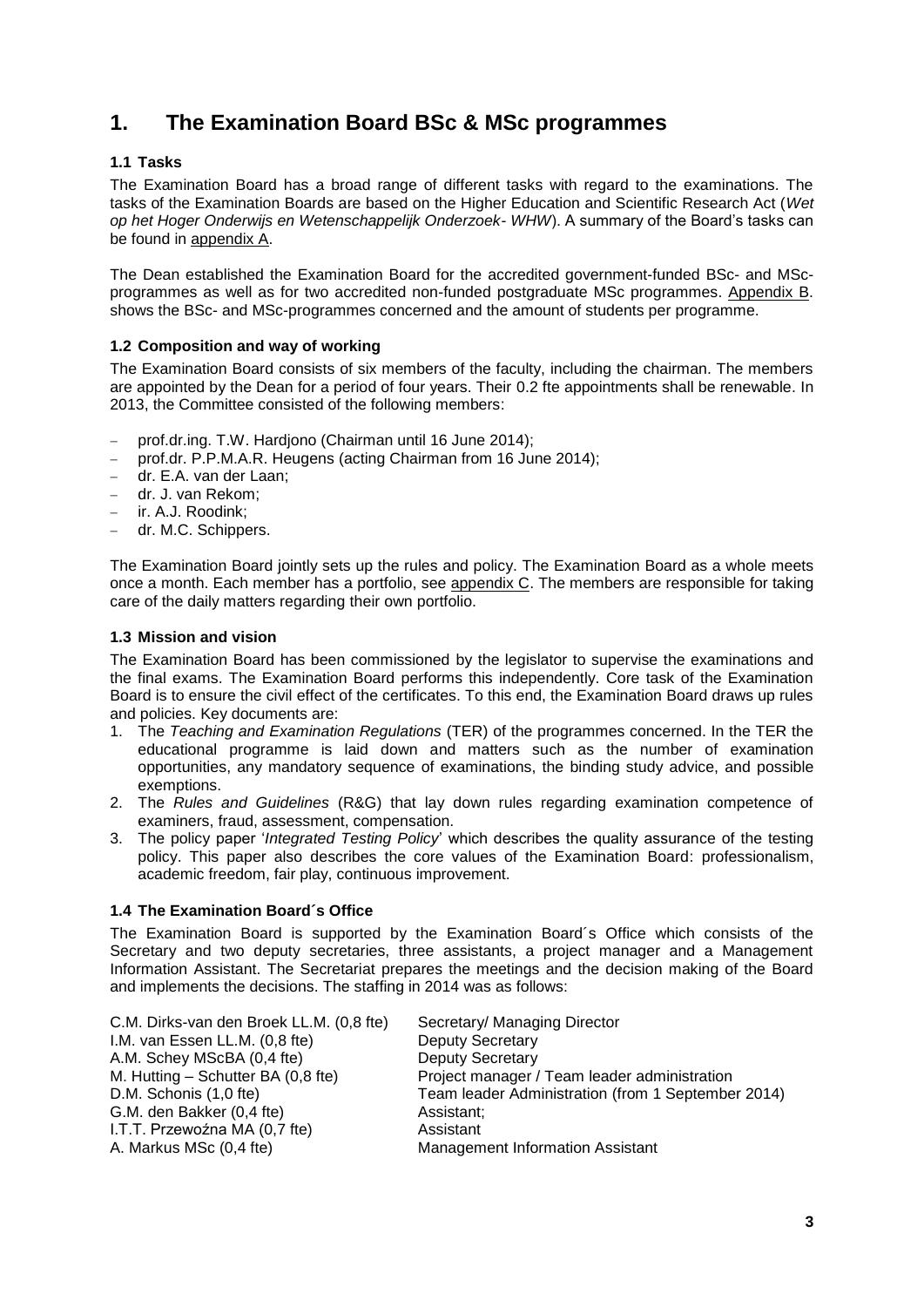## <span id="page-3-0"></span>**1.5 Output of the Examination Board**

|                                            | 2010 | 2011 | 2012 | 2013 | 2014 |  |  |  |  |
|--------------------------------------------|------|------|------|------|------|--|--|--|--|
| <b>Meetings</b>                            |      |      |      |      |      |  |  |  |  |
| Plenary meetings EB RSM                    | 8    | 9    | 9    | 8    | 8    |  |  |  |  |
| Meetings Chairmen EUR EB's                 | 3    | 3    | 3    | 3    | 4    |  |  |  |  |
| Meetings Secretariats EUR EB's             |      | 1    | 6    | 6    | 9    |  |  |  |  |
| Degrees awarded                            |      |      |      |      |      |  |  |  |  |
| <b>BScBA</b>                               | 413  | 517  | 448  | 426  | 432  |  |  |  |  |
| <b>BScIBA</b>                              | 299  | 280  | 287  | 289  | 292  |  |  |  |  |
| MScBA (AC en MiM)                          | 881  | 806  | 409  | 145  | 176  |  |  |  |  |
| <b>MScBIM</b>                              |      |      | 32   | 74   | 130  |  |  |  |  |
| <b>MScCHEB</b>                             |      |      | 6    | 25   | 28   |  |  |  |  |
| <b>MScEShip</b>                            |      |      | 19   | 50   | 50   |  |  |  |  |
| <b>MScFI</b>                               | 24   | 237  | 313  | 304  | 275  |  |  |  |  |
| <b>MScGBSM</b>                             |      |      | 24   | 39   | 39   |  |  |  |  |
| <b>MScHRM</b>                              |      |      | 18   | 26   | 46   |  |  |  |  |
| <b>MScMI</b>                               |      |      | 47   | 42   | 53   |  |  |  |  |
| <b>MScMM</b>                               |      |      | 92   | 165  | 176  |  |  |  |  |
| <b>MScSCM</b>                              | 3    | 63   | 76   | 116  | 145  |  |  |  |  |
| <b>MScSM</b>                               |      |      | 112  | 151  | 238  |  |  |  |  |
| <b>MScOCC</b>                              |      |      | 31   | 27   | 63   |  |  |  |  |
| <b>MScIM</b>                               | 57   | 63   | 54   | 69   | 61   |  |  |  |  |
| <b>PMB</b>                                 | 101  | 95   | 102  | 72   | 69   |  |  |  |  |
| <b>MPhil</b>                               | 15   | 9    | 10   | 9    | 11   |  |  |  |  |
| <b>MScCC</b>                               | nvt  | 9    | 17   | 22   | 17   |  |  |  |  |
| <b>Total</b>                               | 1793 | 2079 | 2097 | 2051 | 2301 |  |  |  |  |
| Fraud                                      |      |      |      |      |      |  |  |  |  |
| <b>Total</b>                               | 29   | 47   | 64   | 142  | 194  |  |  |  |  |
| <b>Appeals</b>                             |      |      |      |      |      |  |  |  |  |
| <b>Total</b>                               | 34   | 51   | 47   | 45   | 50   |  |  |  |  |
| Individual requests                        |      |      |      |      |      |  |  |  |  |
|                                            | 1258 | 1122 | 940  | 2164 | 2196 |  |  |  |  |
| <b>Admission Statements MSc programmes</b> |      |      |      |      |      |  |  |  |  |
| <b>MSc internal students</b>               | 673  | 908  | 784  | 714  | 727  |  |  |  |  |
| MSc external students                      | 363  | 405  | 537  | 734  | 714  |  |  |  |  |
| <b>Total</b>                               | 1036 | 1313 | 1321 | 1448 | 1441 |  |  |  |  |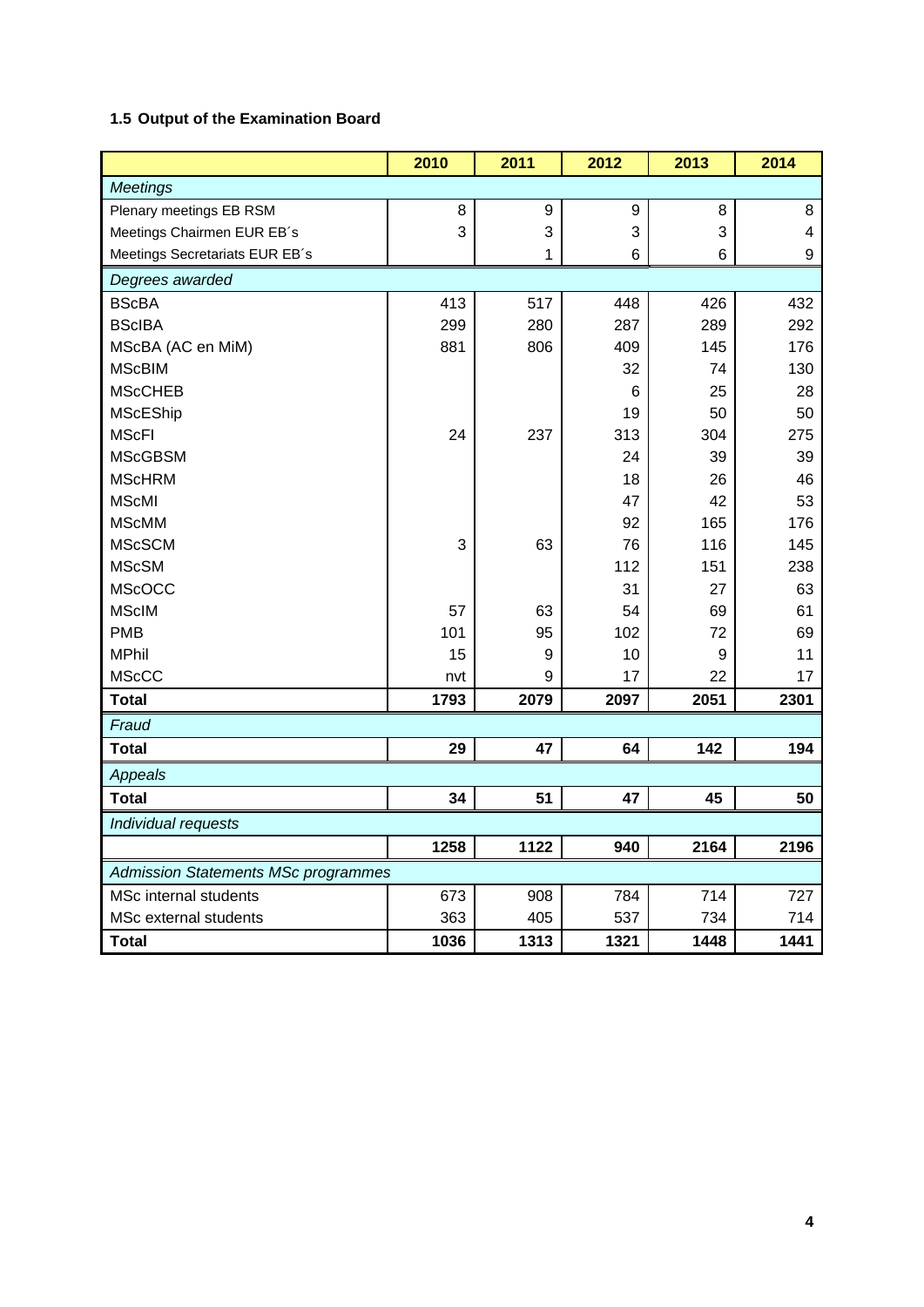# <span id="page-4-0"></span>**2. Performance in 2014**

## <span id="page-4-1"></span>*2.1The Examination Board as supervisor*

### <span id="page-4-2"></span>**a. The awarding of degrees**

According to law the Examination Board establishes whether a student meets the requirements set by the Teaching and Examination Regulations (TER) with regard to the knowledge, insight and skills needed to obtain a Bachelor's or Master's degree**<sup>1</sup>** . The degree certificate is issued as proof that the requirements have been met. The degree certificate is accompanied by a list of grades and a diploma supplement. The Chairman of the Examination Board signs these three documents.

In 2014, the Examination Board issued **2301** degree certificates, 250 more compared to 2013. Below, an overview of the number of degree certificates issued per programme including the number of the *cum laude* certificates. For the first time there has been awarded summa cum laude certificates as well. Remarkably, the number of cum laude certificates varies considerably per programme.

| programme                      | certificates | cum laude      | summa cum laude  |
|--------------------------------|--------------|----------------|------------------|
| <b>BScBA</b>                   | 432          | 4              | $\overline{c}$   |
| <b>BScIBA</b>                  | 292          | 41             | $\overline{7}$   |
| <b>MScBA Acc &amp; Control</b> | 121          | 14             |                  |
| MScBA MiM / GM                 | 55           | 15             | $\pmb{0}$        |
| <b>MScBIM</b>                  | 130          | 7              | 0                |
| <b>MScCHEB</b>                 | 28           | 3              | $\boldsymbol{0}$ |
| <b>MScEShip</b>                | 50           | 5              | 0                |
| <b>MScFI</b>                   | 275          | 49             | $\overline{2}$   |
| <b>MScGBSM</b>                 | 39           | 11             | $\boldsymbol{0}$ |
| <b>MScHRM</b>                  | 46           | 5              | $\pmb{0}$        |
| <b>MScMI</b>                   | 53           | 5              | 1                |
| <b>MScMM</b>                   | 176          | 31             | $\pmb{0}$        |
| <b>MScSCM</b>                  | 145          | 20             | $\pmb{0}$        |
| <b>MScSM</b>                   | 238          | 25             | $\pmb{0}$        |
| <b>MScOCC</b>                  | 63           | 7              | 0                |
| <b>MScIM- CEMS</b>             | 61           | 17             | $\pmb{0}$        |
| <b>PMB</b>                     | 69           | 3              | $\pmb{0}$        |
| <b>MPhil</b>                   | 11           | $\overline{2}$ | $\pmb{0}$        |
| <b>MScCC</b>                   | 17           | 0              | $\mathbf 0$      |
| <b>Total</b>                   | 2301         | 264            | 13               |

#### <span id="page-4-3"></span>**b. The appointing of examiners**

The Examination Board appoints the examiners. In the Rules and Guidelines, the Examination Board has specified that the members of the academic staff (professors and lecturers and senior lecturers) are examiners for the courses that they provide<sup>2</sup>. Other members of the academic staff, e.g. PhD candidates (aio´s), are therefore not 'automatically' authorised to act as examiners. If an aio or an expert from outside the RSM wishes to act as examiner and also to mark examinations, the Examination Board must declare that he or she is authorised to do so.

In the event that an expert from outside RSM wishes to be temporarily declared authorised to act as an examiner in order to participate in a thesis committee, for example, the Examination Board will

 $\overline{a}$ 

**<sup>1</sup>** See article 7.11, paragraph 2, WHW

**<sup>2</sup>** See Article 1.4 of the R&G of all programmes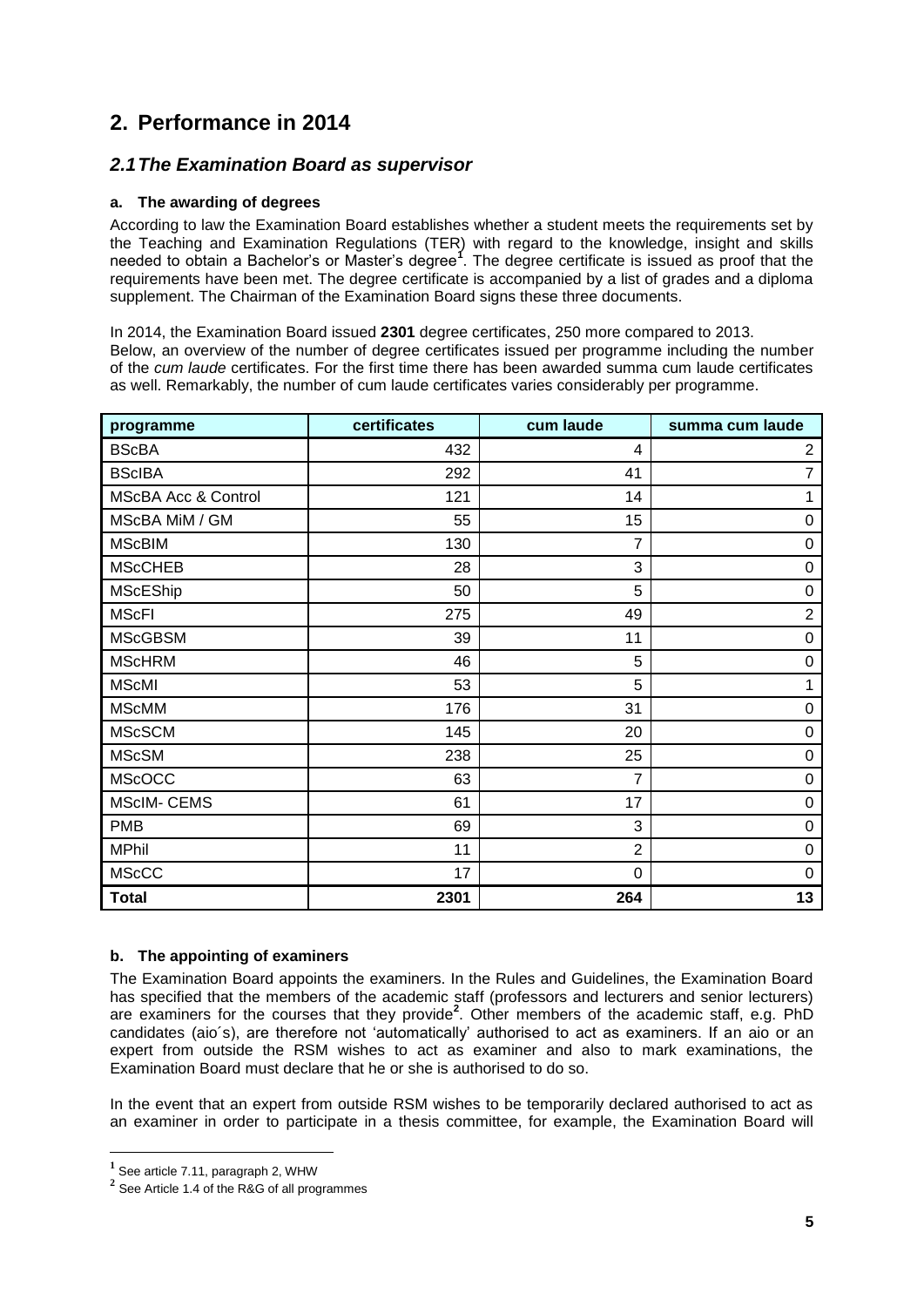check whether the person in question complies in principle with the requirements to be appointed as a member of the academic staff of RSM: the minimum requirement is a completed university degree programme and preferably also a completed PhD, or in any case experience in performing scientific research.

In 2014 **9** external experts has been declared authorized to act as a co-reader within a thesis committee.

#### <span id="page-5-0"></span>**c. Quality assurance of (final) examinations: the integrated testing policy**

One of the core tasks of the Examination Board is to supervise the quality of the degree programmes' (final) examinations. In the *Integrated Testing Policy* memorandum, the Examination Board sets out how it wishes to promote and monitor the quality of testing and examinations.

#### <span id="page-5-1"></span>Supervision of Master's theses

The Examination Board views the final graduation examination as the ideal moment to check whether a student meets the required level, which is why the Board has opted to pay special attention here to that examination. First of all, a procedure has been drawn up to randomly check whether the final graduation examinations meet the specified learning objectives and procedural rules: this is called *sampled monitoring*. The Examination Board has also introduced an *excellence check*.

#### *Sampled monitoring*

In 2008 the Examination Board decided, in consultation with the programme directors, to stop using a graduation committee with a second co-reader and to introduce a *dual quality check*. As the body that issues the degree certificates and also as the supervisory body, the Examination Board is very closely involved with the graduation process. The thesis is the ideal moment to check whether the student has attained a high enough level to be eligible for a degree certificate from the degree programme. In 2008 it was decided that about 10% of the theses would be randomly, expertly and objectively monitored by or on behalf of the Examination Board.

Mid 2014 the first cohort students graduated under the new Thesis Trajectory system. In autumn, the Examination Board initiated the sampled monitoring. The members of the Council for Distinction Marks agreed to implement this Sampled Monitoring under the supervision of the Examination Board. The results of this monitoring are expected for mid 2015.

#### *Excellence check*

Apart from the introduction of *sampled monitoring*, the Examination Board decided in 2008 that theses that will probably receive a mark of 9 or more out of 10 would be submitted to a *Council for*  **Distinction Marks** in advance to assess whether the thesis is actually at that level. This procedure is similar to that of the degree classification *cum laude* for doctoral degrees. This *Council for Distinction Marks* consists of members of the academic staff at professor level (if possible) from the various departments of the RSM.

| <b>Member</b>                           | department |
|-----------------------------------------|------------|
| Prof. dr. ir. H.W.G.M. van Heck         |            |
| Prof. dr. B.M. Balk                     |            |
| Prof. dr. S.J. Magala                   | 2          |
| Dr. J. van Rekom                        | 3          |
| Prof. dr. P.P.M.A.R. Heugens (chairman) |            |
| Dr. T.J.M. Mom                          |            |
| Dr. M. Szymanowska                      | 5          |
| Dr. E Sojli                             | 5          |
| Prof. dr. R.J.M. van Tulder             | 8          |

In 2014, the committee reviewed **65** theses. In 14 instances the verdict was negative initially. The coach and co-reader can lodge an appeal against a negative verdict of the Council for Distinction Mark. The thesis will then be sent out for a second reading to another member of the Council, who will review the thesis. Hereupon the Chairman will take a final decision, taking both reviews into account. In 2014, this happened 5 times, resulting in a positive final decision in one case.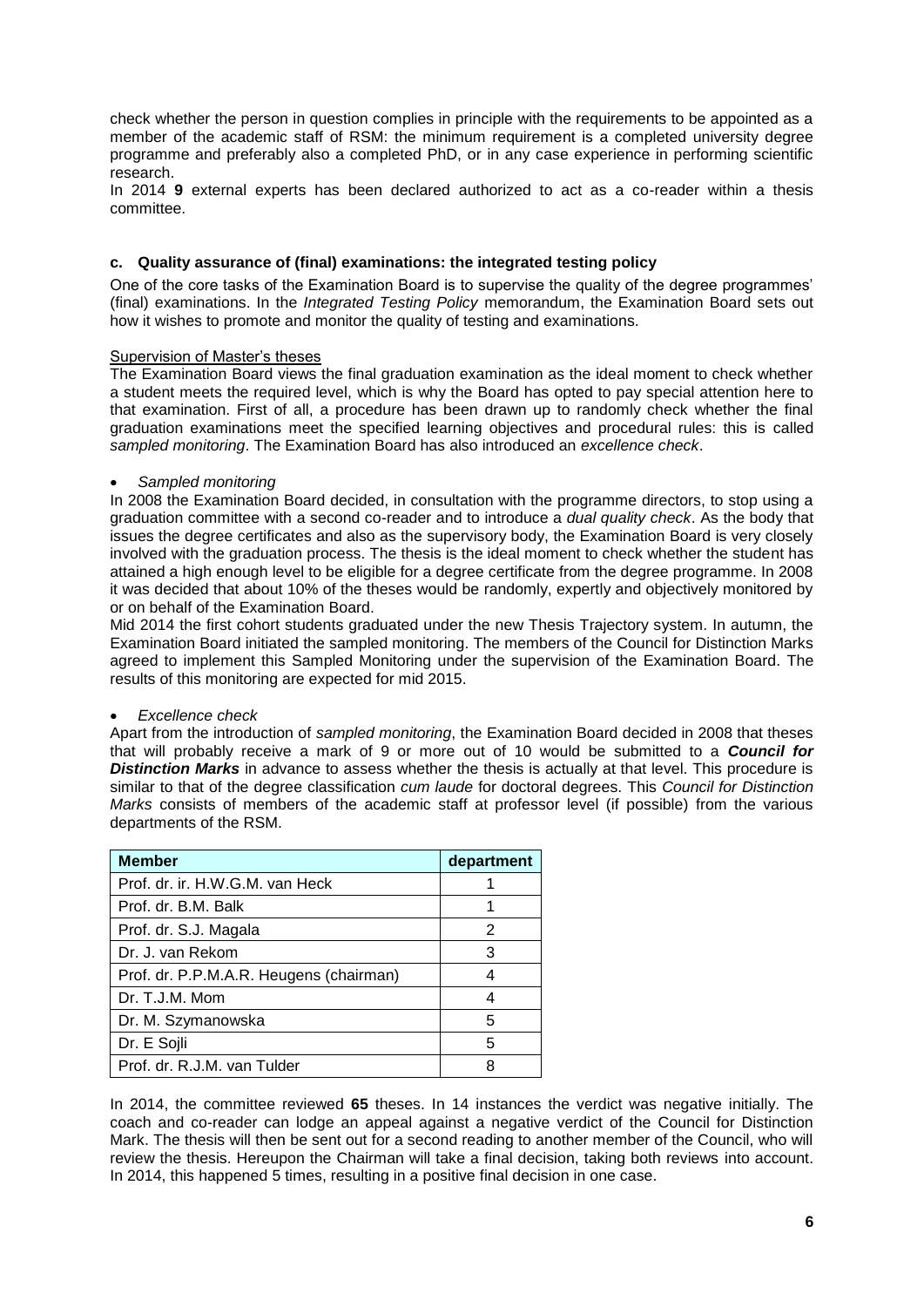| <b>MS Programme</b>           | 2010           | 2011             | 2012                     | 2013           | 2014                     |
|-------------------------------|----------------|------------------|--------------------------|----------------|--------------------------|
| <b>MSc (initieel) 60 ects</b> | 37             | 44               | 38                       | 34             | 59                       |
| $-$ A&C                       | 1              | $\boldsymbol{4}$ | 1                        | 0              | 6                        |
| - BIM                         | $\overline{4}$ | $\overline{4}$   | 3                        | 3              | 3                        |
| - CHEB                        |                |                  |                          |                | 1                        |
| - ES/E&NBV                    | 0              | $\overline{c}$   | $\overline{c}$           | 0              | 0                        |
| $-$ FI                        | 8              | 8                | 5                        | 10             | 13                       |
| - GBSM                        | 0              | 3                | $\overline{\mathcal{A}}$ | 1              | $\overline{\mathcal{A}}$ |
| - HRM                         | 5              | 1                | 1                        | $\overline{c}$ | 1                        |
| - OCC/MC                      | 0              | $\overline{c}$   | 5                        | 0              | 0                        |
| $- MI$                        | $\mathcal I$   | 1                | $\overline{c}$           | $\overline{c}$ | 3                        |
| $- MM$                        | 10             | 10               | 8                        | 9              | 10                       |
| - SCM                         | 0              | 1                | 3                        | 1              | $\overline{7}$           |
| $-$ SM                        | 8              | 8                | $\overline{\mathcal{A}}$ | 5              | 11                       |
| - GM                          |                |                  |                          | 1              |                          |
| <b>PMB</b>                    | 1              | $\mathbf 0$      | $\mathbf 2$              | $\mathbf 0$    | $\mathbf{2}$             |
| <b>IM-CEMS</b>                | $\overline{7}$ | 7                | $\overline{7}$           | 6              | $\overline{\mathbf{2}}$  |
| <b>MPhil</b>                  | 3              | $\mathbf 0$      | 1                        | $\mathbf 0$    | $\overline{\mathbf{2}}$  |
| <b>Total</b>                  | 48             | 51               | 48                       | 40             | 65                       |

The tables below display the number of theses that were nominated for an excellence check per MSc programme.

#### <span id="page-6-0"></span>The Education Service Point

Promotion of expertise and training of academic staff regarding the preparation of high-quality tests is a crucial part of assuring the quality of testing. Since the year 2000, examiners are offered tailor-made support in relation to the construction of examinations by the EUR's Risbo Institute. The aim of this support is that examiners can contact the Risbo with questions encountered when preparing examinations, preparing scoring instructions, determining the pass grade, evaluating examination questions, instructing marking assistants, etc. The examiners receive both verbal and written feedback from the Risbo. In 2014, **27** examinations were checked by the Risbo.

#### <span id="page-6-1"></span>The Examination Monitor

The Examination Monitor is an important and labour-intensive instrument for quality assurance. The Examination Board developed the Examination Monitor to allow the Board to receive information about all examinations taken for quality assurance purposes. The Examination Monitor consists of two parts: a comprehensive examination monitor for the Business Administration and International Business Administration Bachelor's degree programmes and a simple monitor for the pre-experience Master's degree programmes. Incidentally, the monitor for the Master's theses described above is not considered to be part of the Examination Monitor, as this only involves a few individual examinations that are checked more thoroughly.

In the autumn of 2014 the Examination Board established an annual report on the examination monitor for the first time. This annual report covers the academic year 2013-2014. It has a dual purpose: on the one hand it gives a detailed report on the monitors during the academic year, including the findings, decisions and policy changes of the Examination Board, on the other hand it aims to be a document for the purpose of debate between the Examination Board and the Dean of BSc & MSc Programmes, Programme Directors and the Departments.

The annual report consists of a general process description, a description of the actual assessment methods within the programmes, the monitors during the academic year (bachelor and master), a log with decisions of the Examination Board (adjustments standards, grade changes, etc. at course level), an overview of complaints (except for individual complaints), policy changes and recommendations.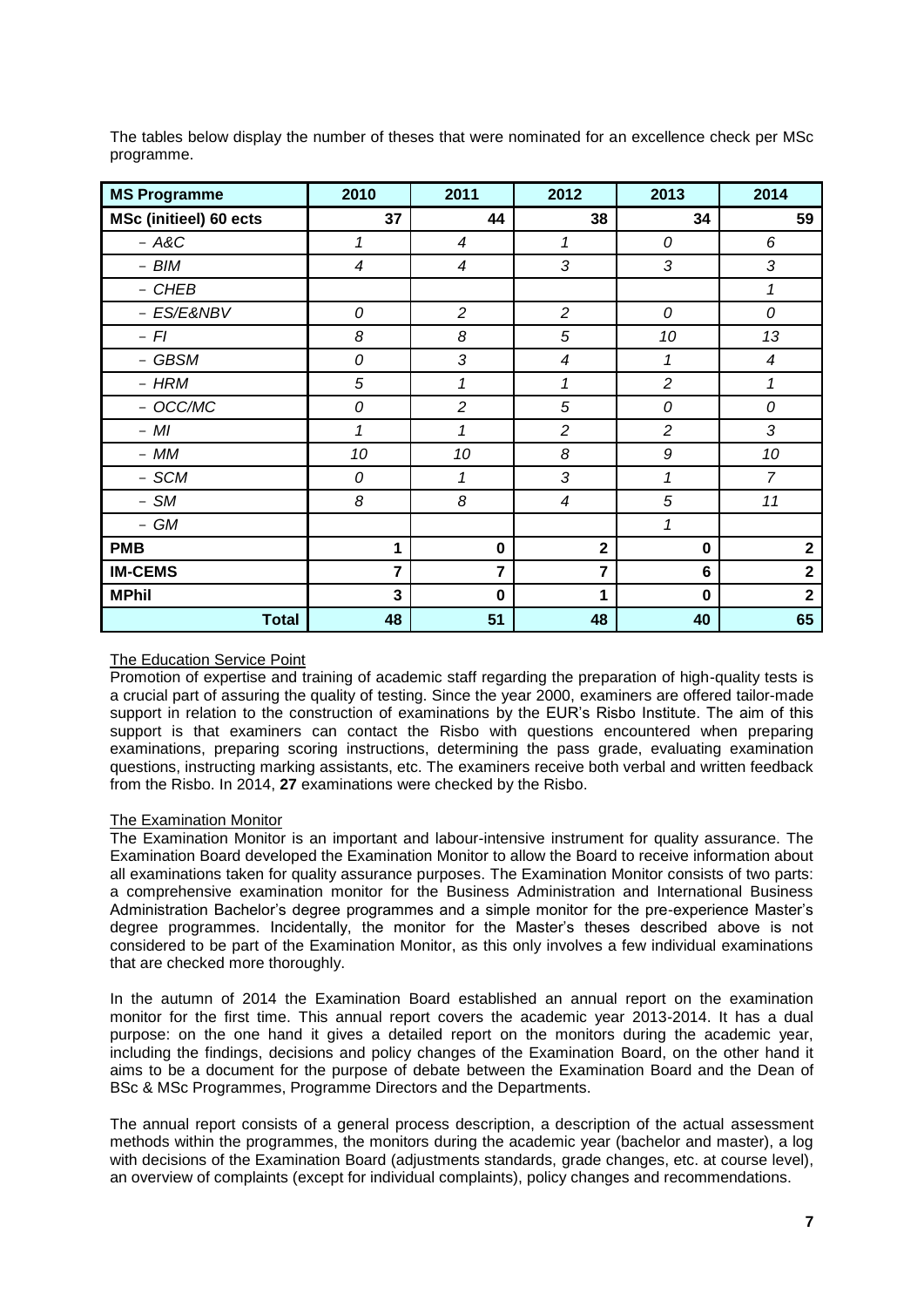Only the following information from the monitor are listed in the general annual report of the Examination Board: the Excellence Check, the sampled monitoring and the handling of complaints regarding exams. These parts are described above.

#### <span id="page-7-0"></span>**d.** *Anti-fraud measures*

Pursuant to Article 7.12b, paragraph 2 and 3 of the Higher Education and Research Act ('WHW'), the Examination Board can take measures in the event of fraud.

Annually, about 50,000 RSM examinations are taken in the M-building. The increase in fraud reports in the M-building is mainly due to the fact that invigilators report if a student has a mobile phone within reach. In addition, the anti-fraud measures have been significantly tightened by September 1, 2014: for instance, students are no longer allowed to take scratch paper outside the hall nor to wear (smart) watches. Despite the fact that announcements were made that phones must be stored in a jacket or bag at the beginning of the examinations, and despite the fact that it was on the front page of the exam, there were 109 fraud reports of students with a mobile within reach. Given the high percentage of boys (> 90%) in this group, who often have no bag or are accustomed to carry their mobile phone in their pocket, the urgency to place lockers in the M-hall is high.

All the other cases concern (suspicion of) plagiarism, where both the 'provider' and 'acquirer' are punishable, but the latter is more heavily penalized than the first. Fortunately, more and more lecturers confront students (especially in the first year) with their copycat behaviour by the use of *Safe Assignment* or other plagiarism detectors. Overall, plagiarism is most common in first-year courses. The punishing is primarily intended to deter the students. Therefore, the Examination Board puts relatively much time in these *first-year fraud sessions*.

The fact that fewer senior students commit fraud is probably due to the severe penalties in the first year. As a result of the introduction of  $N = N$ , the Examination Board decided that the previously prevailing penalty (exclusion from the course for a year) now has major consequences  $(= e^{i\theta})$ programme) in relation to the offense. In many cases, the relevant (not assessable) component was awarded the grade '0 ', but not to the whole course.

Last year however, there has also been an increase in the number of cases of plagiarism in the master's, for example at the courses RSMRM1SCM-14: *Research Methods and Skills 1* and BKMME178 *The Future of Work*. The impression is that this involves external students who are not familiar with the plagiarism rules. There was also one case of plagiarism discovered during the Thesis trajectory. The Examination Board had a meeting with approximately **100** of the **194** students suspected of fraud: 40 individual interview and the others in pairs. The 94 students not invited were the ones caught with a mobile phone / smart phone (which were turned off) and with a clean record. They received a written reprimand, which is included in their dossier and will be considered in future decisions by the Examination Board.

The following chart lists the measures taken over the past six years.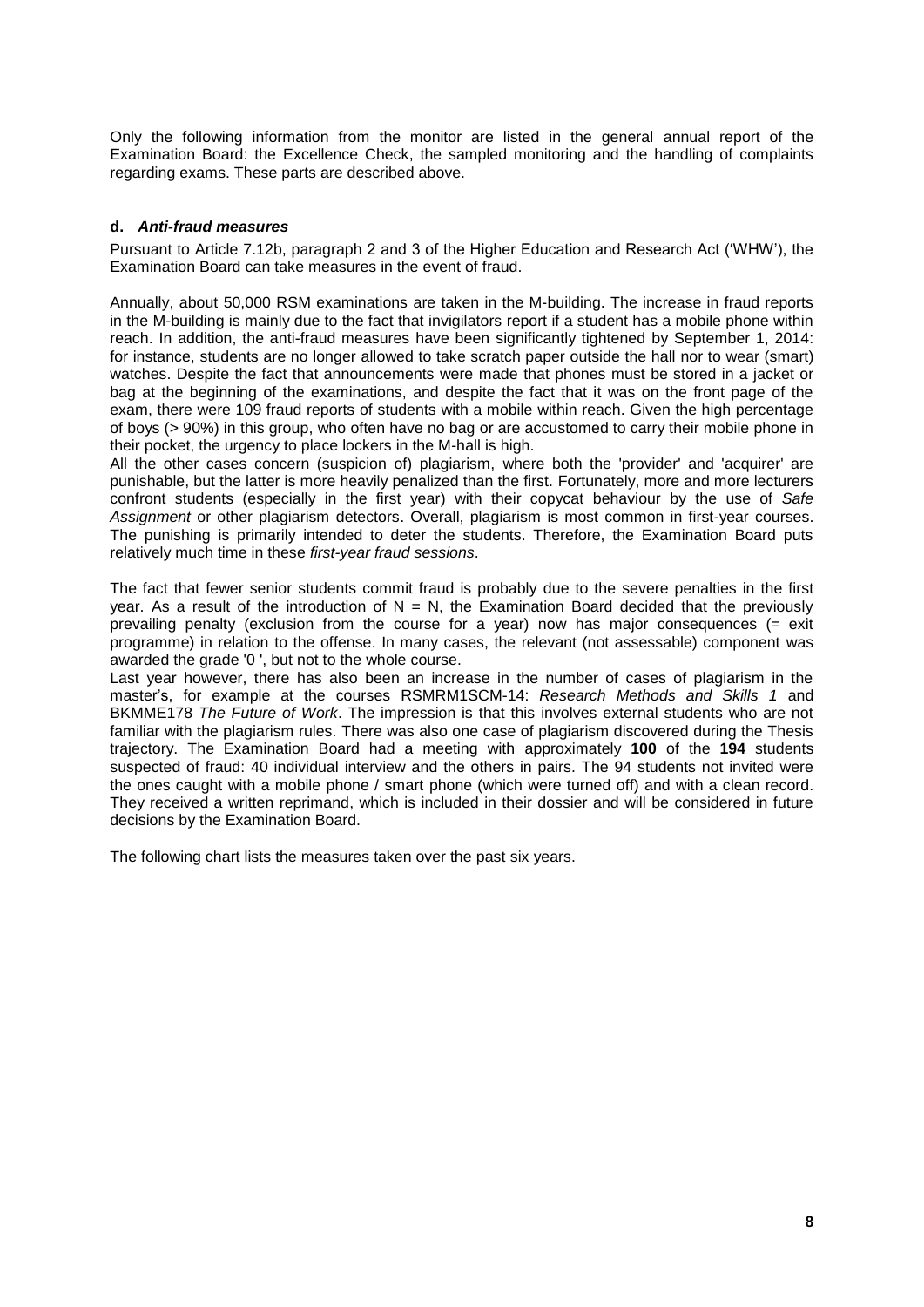|                             | 2009         | 2010         | 2011        | 2012         | 2013           |                | 2014           |          |
|-----------------------------|--------------|--------------|-------------|--------------|----------------|----------------|----------------|----------|
|                             | total        | total        | total       | total        | total          | BA             | <b>IBA/MSc</b> | total    |
| Number of students          | 49           | 29           | 47          | 64           | 142            | 71             | 123            | 194      |
| <b>Type of tests</b>        |              |              |             |              |                |                |                |          |
| Group assignment            | 13           | 5            | 21          | 16           | 19             | 27             | 22             | 49       |
| Individual assignment       | 11           | $\mathbf{2}$ | 18          | 36           | 54             | $\Omega$       | 10             | 10       |
| Written examination         | 24           | 15           | 8           | 9            | 65             | 44             | 90             | 134      |
| thesis                      | 1            | 1            | $\mathbf 0$ | 3            | 4              | $\Omega$       | 1              | 1        |
| <b>Type of fraud</b>        |              |              |             |              |                |                |                |          |
| plagiarism                  | 23           | 14           | 33          | 55           | 76             | 27             | 33             | 60       |
| peek                        | $\mathbf{2}$ | 8            | 3           | 4            | 6              | 1              | $\overline{2}$ | 3        |
| Cell phone                  | 13           | 3            | 1           | $\mathbf{2}$ | 57             | 38             | 71             | 109      |
| Grafic calculator           | 9            | 3            | 10          | 1            | 1              | 3              | 5              | 8        |
| <b>Miscellaneous</b>        | $\mathbf{2}$ | 1            | $\bf{0}$    | $\mathbf{2}$ | $\mathbf{2}$   | $\overline{2}$ | 12             | 14       |
| <b>Disciplinary measure</b> |              |              |             |              |                |                |                |          |
| none                        | $\mathbf{2}$ | 1            | $\bf{0}$    | 3            | $\overline{2}$ | $\Omega$       | $\mathbf 0$    | $\bf{0}$ |
| reprimand                   | 18           | 11           | 15          | 13           | 72             | 40             | 71             | 111      |
| sanction                    | 29           | 17           | 32          | 48           | 68             | 31             | 52             | 83       |

#### <span id="page-8-0"></span>**e.** *Settling of disputes*

 $\overline{a}$ 

Students can appeal the decisions made by examiners and the Examination Board. The procedure is laid down in Section 7.60 et seq. of the Higher Education and Research Act ('WHW'). This legal procedure is an administrative appeal as referred to in Section 1:5(2) of the General Administrative Law Act ('Awb'). The Examinations Appeals Board of Erasmus University ('CBE') only performs a review of lawfulness. Both written<sup>3</sup> and unwritten law are used as the basis for the review<sup>4</sup>.

An appeal must be lodged to the CBE within 6 weeks of the decision being announced. Since the 2010-2011 academic year, EUR has had an online helpdesk for students to submit their complaints, objections and appeals online.

Below an overview of the appeals over the past five years.

 $3$  Written sources include the Higher Education and Research Act ('WHW'), the Teaching and Examination Regulations ('OER') and the general principles of good governance included in the General Administrative Law Act ('Awb').

<sup>&</sup>lt;sup>4</sup> Examples of unwritten sources include general principles of good governance and other general legal principles.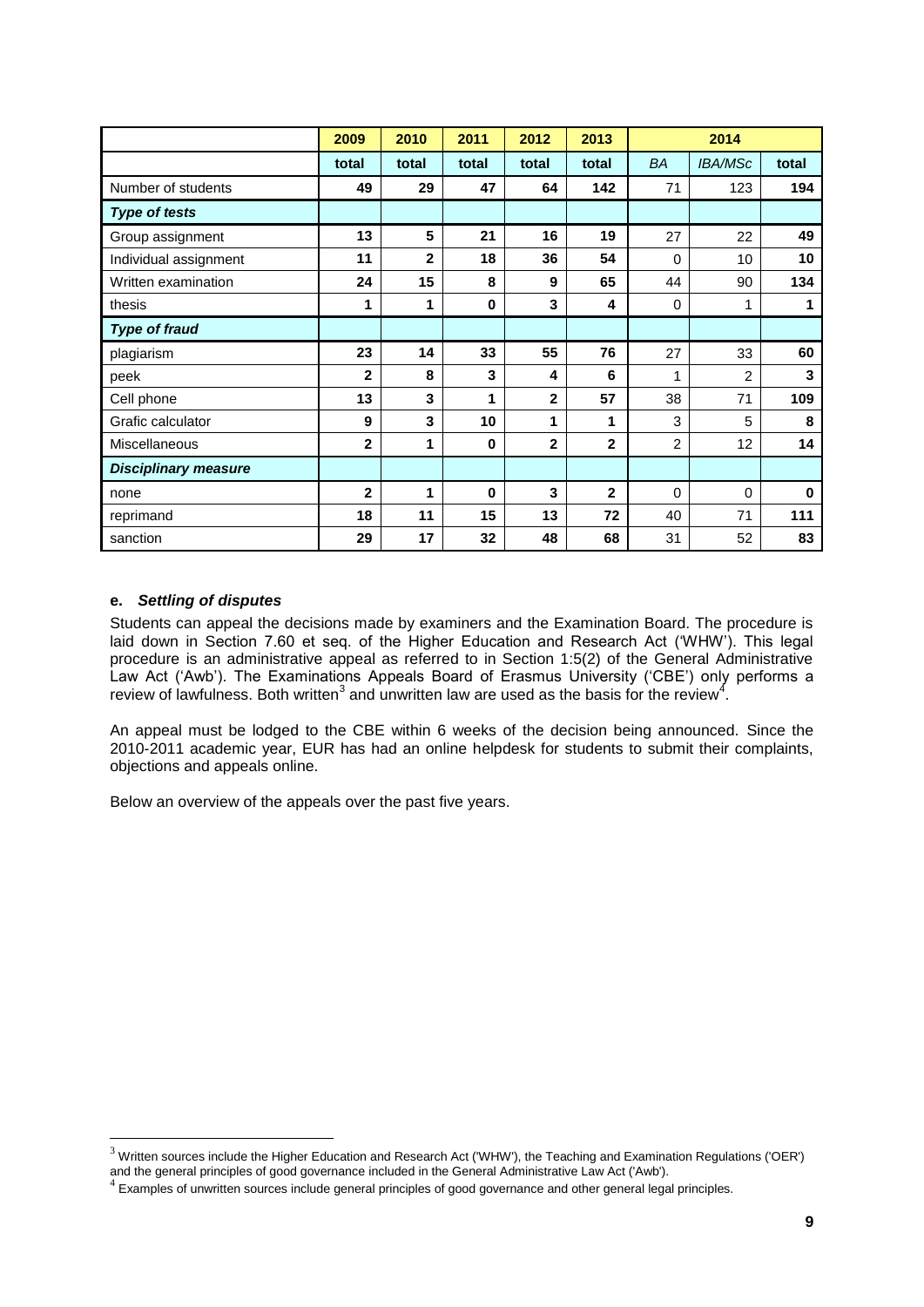| <b>Appeals</b>                    | 2010           | 2011           | 2012 | 2013           | 2014           |
|-----------------------------------|----------------|----------------|------|----------------|----------------|
| subject                           |                |                |      |                |                |
| denial BScBA (Colloquium Doctum)  |                |                |      |                | 1              |
| denial pre-Master's NL            | 3              | 4              | 4    |                | 9              |
| denial pre-Master's ENG           |                | 4              |      |                |                |
| denial admission MScBA (GM)       |                |                |      | 1              |                |
| denial admission MScBA            | 6              | 11             | 16   |                |                |
| denial admission MScBIM           |                |                |      | $\overline{2}$ | 1              |
| denial admission MScCHEB          |                |                |      | 1              |                |
| denial admission MScSM            |                |                |      | $\overline{2}$ | $\overline{c}$ |
| denial admission MScSCM           |                |                |      | $\overline{2}$ | 3              |
| denial admission MScHRM           |                |                |      | 1              |                |
| denial admission MScGBSM          |                |                |      | 1              | $\mathbf{1}$   |
| denial admission MScMM            |                |                |      | 1              | 3              |
| denial admission MScIM            | 1              | 3              | 1    | 1              |                |
| negative bsa                      | 13             | 17             | 16   | 24             | 12             |
| Denial grade registration         |                | 1              |      |                |                |
| denial admission Research Project |                |                | 1    |                |                |
| Fraud sanction                    | 1              | 3              | 6    | 1              | 2              |
| Denial exemptions                 | 1              |                |      |                |                |
| Denial additional examination     |                | $\overline{2}$ |      | $\overline{c}$ | $\overline{7}$ |
| Denial reassessment               | 1              | 1              |      | 1              | $\overline{c}$ |
| Extension validity grade          | $\overline{c}$ | 1              | 1    | $\overline{2}$ | $\overline{2}$ |
| Denial external elective/project  |                |                |      | $\overline{2}$ | 1              |
| Denial grade registration         |                |                |      |                | 1              |
| other                             | 6              | 4              | 2    | 1              | 3              |
| total                             | 34             | 51             | 47   | 45             | 50             |

| <b>Final decision/verdict</b> | 2010 | 2011           | 2012 | 2013 | 2014 |
|-------------------------------|------|----------------|------|------|------|
| premature                     |      |                |      |      |      |
| withdrawal                    | 10   | 13             | 19   | 17   | 16   |
| settlement                    | 16   | 29             | 17   | 24   | 31   |
| inadmissible                  |      |                |      |      |      |
| unfounded                     | 2    | $\overline{2}$ | 8    | 3    |      |
| Well founded                  | 0    | $\Omega$       | 0    | 0    |      |
| No verdict yet                | 2    | $\overline{2}$ |      | 0    | っ    |
| total                         | 30   | 47             | 47   | 45   | 50   |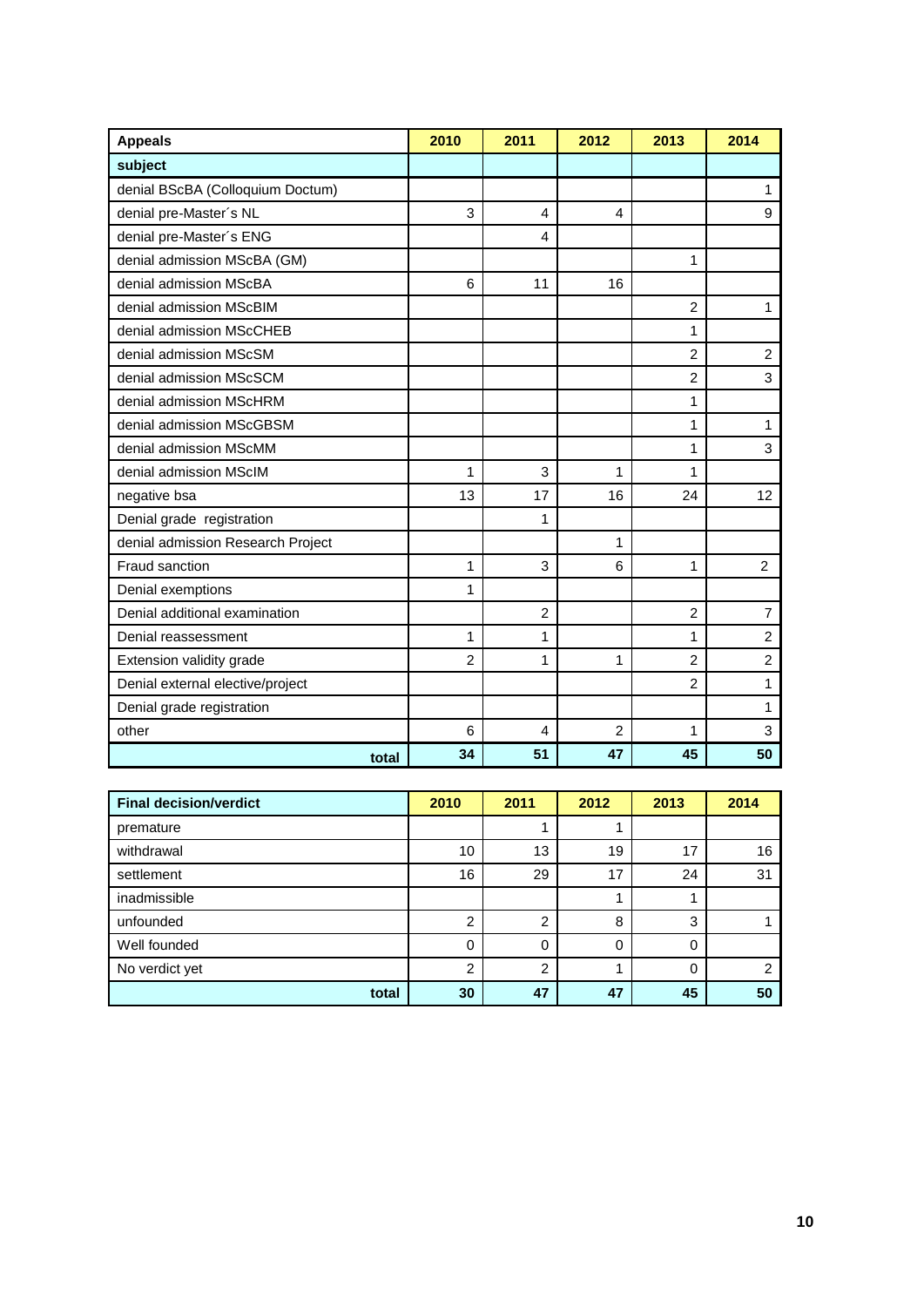### <span id="page-10-0"></span>*2.2 Regulations: the rules and guidelines and recommendations regarding the OER*

The Examination Board has regulatory power. The Board can set rules and provide the examiners with guidelines and instructions. These powers are reflected in the Rules and Guidelines ('R&G'), governing matters such as fraud, rules on passing/failing examinations, *cum laude* rules, compensation schemes, registering for examinations, perusals and the composition of graduation committees.

The most important changes for the academic year 2014-2015 was the tightening of the granting of the cum laude classification in the bachelor´s programmes: henceforth the classification will be granted only if at the most *one* course has been retaken.

Also, in 2014 the Examination Board established Rules of Procedure. These are regulations regarding for instance the content of the portfolios of the members, the mandates, the signing of decisions and certificates.

In addition, the Examination Board advises the Dean with regard to the setting of the Teaching and Examination Regulations ('TER') for each programme. The Examination Board can also independently submit proposals for changes to the Teaching and Examination Regulations. The Examination Board has given a positive advice regarding the proposed rules regarding the new thesis project.

The most significant change to the TER was a clearer definition of the content of Trimester 7: the elective possibilities within the bachelor programmes.

### <span id="page-10-1"></span>*2.3 Decisions in individual cases*

The Teaching and Examination Regulations (the 'OER') of the various study programmes state in various articles that the Examination Board can allow deviations from the rules in certain cases. The Board can grant exemption from the OER in individual cases, for example, due to personal circumstances, or based on the hardship clause (if a rule would result in unfair consequences in an individual case), or for other specific reasons.

The following overview shows the number of the main requests by topic. There is a distinction between Dutch requests (from BScBA students or students of the PMB degree programme) and English requests (from BScIBA and MSc students).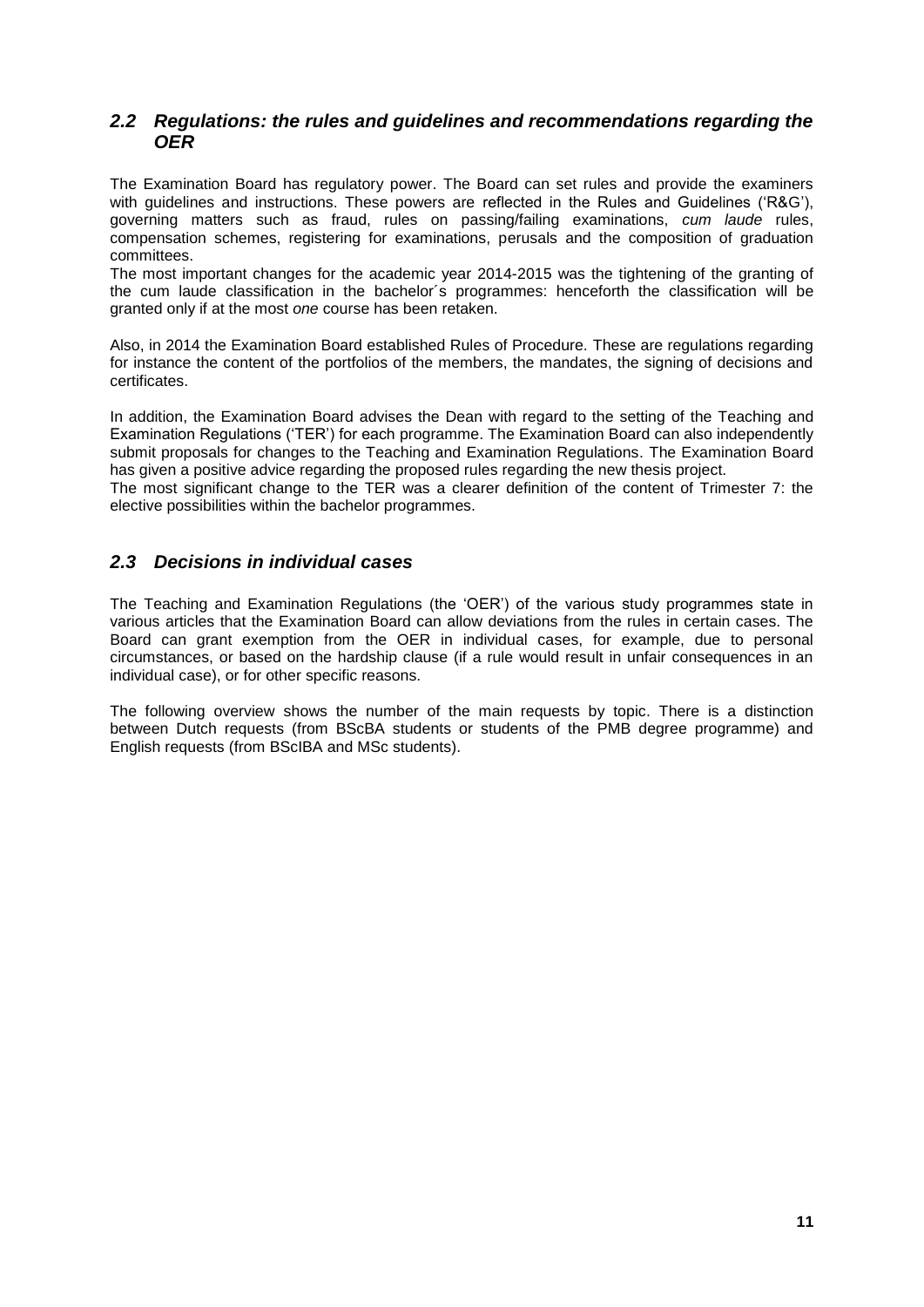| <b>Individual requests by Decos 2014</b>                                 | <b>NL</b>        | <b>UK</b> | <b>Total 2014</b>       |
|--------------------------------------------------------------------------|------------------|-----------|-------------------------|
| Appeals                                                                  | 19               | 38        | 57                      |
| <b>Binding Study Advice</b>                                              | 3                | 2         | 5                       |
| Grade registration Osiris                                                | 55               | 20        | 75                      |
| Compensation rule B2/B3                                                  | 34               | 33        | 67                      |
| <b>Composition graduation Committee</b>                                  | 0                | 12        | 12                      |
| Confidentiality form                                                     | 0                | 64        | 64                      |
| <b>English registration Osiris</b>                                       | 4                | 0         | 4                       |
| ERIM customised study programme                                          | 0                | 21        | 21                      |
| Examination authority external lecturers                                 | 1                | 23        | 24                      |
| Exchange                                                                 | 0                | 2         | $\mathbf{2}$            |
| Exellence check                                                          | 0                | 64        | 64                      |
| Extra exam opportunity during BSc& MSc                                   | 8                | 27        | 35                      |
| Extra exam opportunity for purpose ofgraduation MSc                      | 0                | 23        | 23                      |
| Extra exam opportunity for purpose of passing BSc or premaster programme | 39               | 25        | 64                      |
| Fraud / plagiarism                                                       | 71               | 123       | 194                     |
| <b>GMAT</b> registration                                                 | 56               | 22        | 78                      |
| <b>Graduation MSc</b>                                                    | 0                | 99        | 99                      |
| Hardship in N=N                                                          | 0                | 3         | 3                       |
| Switch from IBA to BA                                                    | 7                | 0         | 7                       |
| IBCOM course counting towards curriculum                                 | 0                | 12        | 12                      |
| Enrolment after 31 August                                                | 29               | 53        | 82                      |
| Extra-curricular elective                                                | 10               | 2         | 12                      |
| Elective/project counting towards the curriculum                         | 71               | 74        | 145                     |
| Complaint                                                                | 35               | 23        | 58                      |
| Requests without workflow                                                | 38               | 53        | 91                      |
| Admission MSc without BSc degree                                         | 2                | 16        | 18                      |
| Transition rule 'last result counts'                                     | 2                | 3         | 5                       |
| Postponement Active degree granting                                      | 3                | 140       | 143                     |
| <b>Examination abroad</b>                                                | 1                | 1         | $\mathbf{2}$            |
| Examination under special supervision                                    | $\boldsymbol{9}$ | 6         | 15                      |
| Late registration examination                                            | $\overline{2}$   | 10        | 12                      |
| Admission programme                                                      | 3                | 4         | $\overline{\mathbf{r}}$ |
| Registration course although not measure up to requirements              | 0                | 0         | $\pmb{0}$               |
| De-registration programme                                                | 0                | 1         | $\mathbf{1}$            |
| Statement special examination provision                                  | 68               | 28        | 96                      |
| Statement of no objection                                                | 10               | 5         | 15                      |
| Extension validity (partial) grades                                      | 27               | 73        | 100                     |
| Extension validity cases                                                 | 21               | 5         | 26                      |
| Extension validity grades PMB                                            | 6                | 0         | 6                       |
| Early marking of examination                                             | 0                | 0         | 0                       |
| Request different examination                                            | 1                | 11        | 12                      |
| Exemption                                                                | 132              | 18        | 150                     |
| Examination without registration                                         | 170              | 120       | 290                     |
| <b>Total</b>                                                             | 937              | 1259      | 2196                    |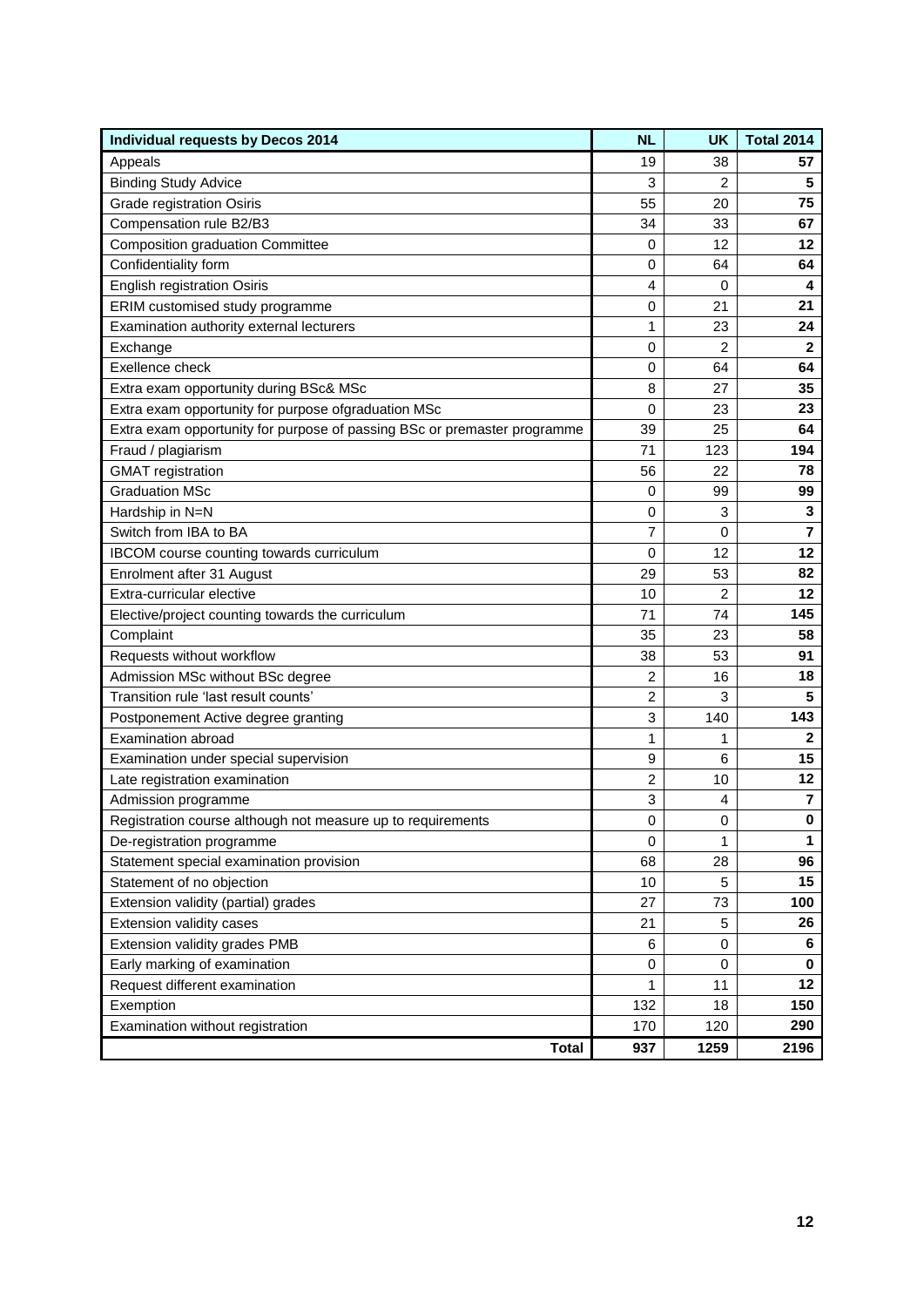## <span id="page-12-0"></span>*2.4 Binding study advice*

The Examination Board plays an important role in relation to the binding study advice. The EB issues a provisional advice to all freshmen twice a year. At the end of the academic year, in August, the Dean issues the final binding study advice. The Examination Board in collaboration with the student advisers and the student counsellors prepares this final advice. If the standards have not been met, the student must leave the programme and may not subsequently re-start the programme for the next three academic years.

Before the final decisions are sent, the Examination Board determines which students may be exempted from the BSA standard because of personal circumstances or hardship. To be exempted from the BSA standard means that the student, will get the chance to comply with the BSA standard in the subsequent academic year. If he fails, then he must leave the programme at the end of the second year.

In August 2014 **760** BA students and **417** IBA students received a binding study advice. The EB considered **181** individual student files because of personal circumstances or hardship. To determine which students will qualify for exemption from the standard, the Examination Board meets with the student advisers and student counsellors to discuss the relevant student files.

On 20 and 21 August 2014, the BSA meetings 2014-2015 took place: one for the Dutch language BA bachelor´s programme and one for the English language International Business Administration bachelor´s programme.

Because so many students appealed to the hardship clause in 2013, the Examination Board decided to prevent students from writing letters in 2014. The Board decided to organize a hardship meeting where all students with one non-compensable insufficient grade or two insufficient grades would be discussed case by case. Decisive factors for application of the hardship clause were the average grade and the overall picture (like how seriously insufficient are the grades, poor results for the same kind of courses etc.). If these factors implicate that the student is most likely fit for the BSc programme, then he will not receive a negative binding study advice based on hardship. Remarkably, most students in this category had quite high averages.

During the meetings on 20 and 21 August not only the files of students with personal circumstances were discussed with the student advisers and student counsellors but the hardship files as well, in view of a consistent policy.

| <b>BSA cases</b>             | 2011      |                   | 2012      |            | 2013      |            | 2014      |            |
|------------------------------|-----------|-------------------|-----------|------------|-----------|------------|-----------|------------|
|                              | <b>BA</b> | <b>IBA</b>        | <b>BA</b> | <b>IBA</b> | <b>BA</b> | <b>IBA</b> | <b>BA</b> | <b>IBA</b> |
| Files:                       |           |                   |           |            |           |            |           |            |
| Personal circumstances       | 74        | 41                | 44        | 33         | 57        | 77         | 45        | 21         |
| Hardship                     | 15        | 26                | 16        | 22         | 92        | 65         | 70        | 33         |
| Appeals                      | 5         | $12 \overline{ }$ | 5         | 9          | ◢         | 23         | 5         | 7          |
| Total files per programme:   | 94        | 79                | 65        | 64         | 150       | 165        | 120       | 61         |
| Total files both programmes: | 173       |                   | 129       |            | 315       |            | 181       |            |
| <b>Decisions:</b>            |           |                   |           |            |           |            |           |            |
| Exemption due to PC          | 43        | 27                | 23        | 18         | 41        | 25         | 39        | 17         |
| Exemption due to hardship    | 5         | 17                | 10        | 17         | 78        | 25         | 51        | 39         |
| <b>Total exemptions</b>      | 48        | 44                | 33        | 35         | 119       | 50         | 90        | 56         |
| <b>Negative BSA</b>          | 41        | 23                | 27        | 20         | 30        | 92         | 30        | 5          |

The next table shows the total number of the decisions taken during the BSA meetings of 2014 and of the years before so that trends may be observed.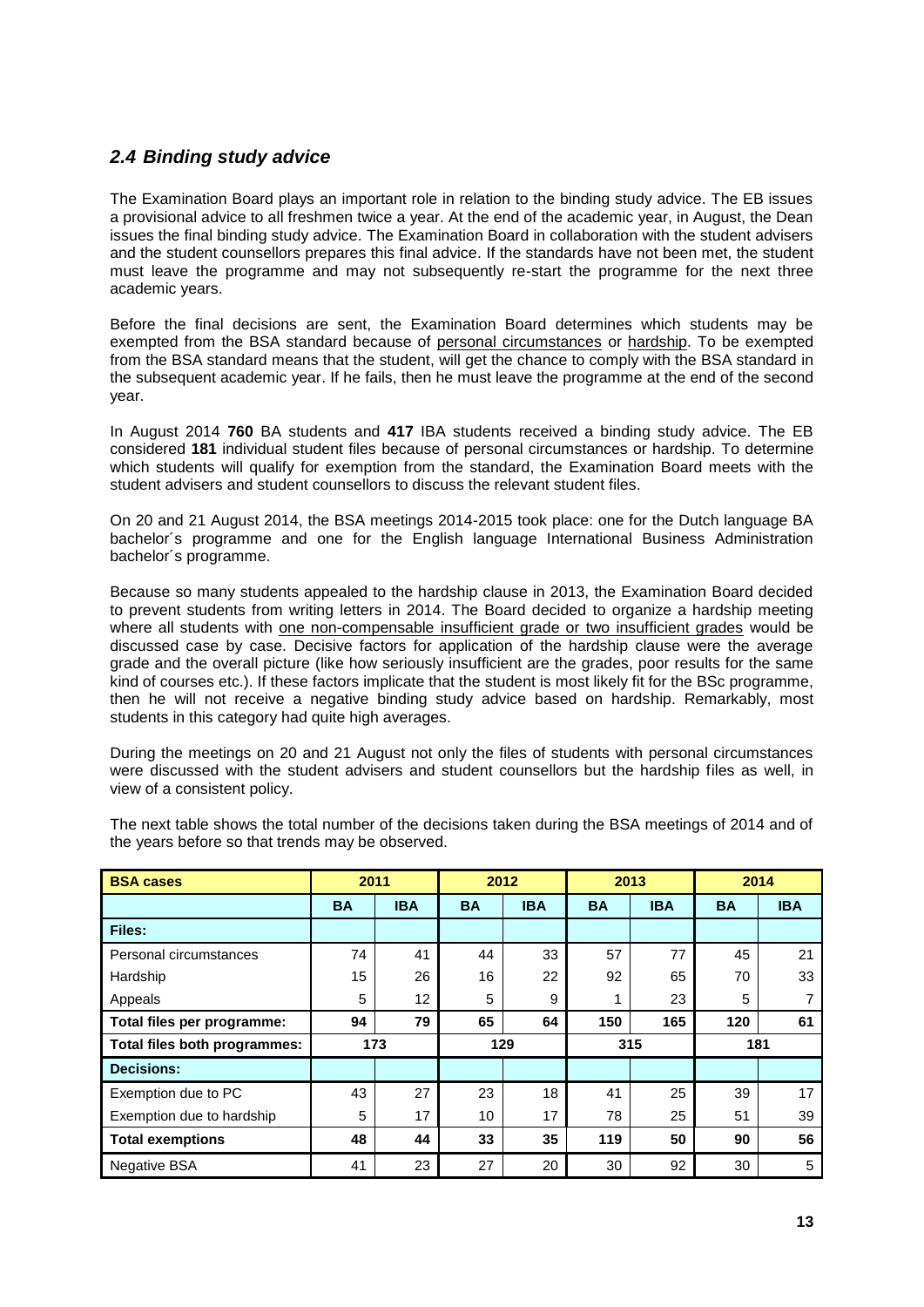Compared to the pre N=N era, more students are exempted from the BSA standard after the first year. But the big difference is that these students have a much better position: they have to retake only one or two B1 courses in the second year of enrolment. It now appears that almost all these students succeed to do so. In addition, the average N=N students achieve higher grades for the exams.

### <span id="page-13-0"></span>*2.5 Admission statements*

The Chairman of the Examination Board received the mandate from the Dean to issue *Admission Statements* to the Master's degree programmes.

A distinction can be made between the admission of internal students (students from the BSc(I)BA and premaster programmes) and the admission of external students.

Internal students must have finished the Bachelor's degree programme or premaster programme (including sufficient GMAT and English test-score). There is also a second entry moment for internal students, namely at the end of January.

External students should not only have completed a Bachelor's degree programme, but also met additional requirements, such as a GMAT or specific requirements regarding the average grade.

Furthermore, the Examination Board is authorised to admit students to the Master's based on very special circumstances or based on the hardship clause. The admission statements for internal students (Bachelor's and premaster students) is prepared and issued by the Examination Board's Office. The admissions statements for external students is prepared and issued by the RSM´s Admissions Office.

The following is the report on the admission of consecutively internal and external students.

#### *MSc intake internal students*

For the internal master intake per February 2014 **126** students signed up. Of these students, 93 received an Admission Statement.

In total 958 internal students signed up for the start of the Master's programme per September 2014:

- **727** students have been admitted to the master of their choice (in the 1st round, or in the August round after the resits)
- **231** students have been rejected;
- **2** BScBA students have been admitted to a master's programme on the basis of personal circumstances or the hardship-clause. These decisions were taken after consulting the student advisers.

About 64 of the rejected students were granted an extra exam in accordance with the policy of the Examination Board. By achieving the extra exam these students may possibly conclude their BSc degree programme and enrol in the Master's programme per January 2015.

| Admission to initial MSc's 2014-2015 |          |             |                   |                       |          |  |  |  |  |  |
|--------------------------------------|----------|-------------|-------------------|-----------------------|----------|--|--|--|--|--|
| <b>Master</b>                        | positive | Of which PC | Of which hardship | Of which compensation | negative |  |  |  |  |  |
| Sept 2014                            | 727      |             |                   | 38                    | 231      |  |  |  |  |  |
| Sept 2013                            | 642      | 8           | ົ                 | 23                    | 251      |  |  |  |  |  |
| Sept 2012                            | 784      | 25          | 12                | 21                    | 159      |  |  |  |  |  |
| Sept 2011                            | 857      | 33          | 34                | 17                    | 156      |  |  |  |  |  |
| Sept 2010                            | 623      |             | 67                | na                    | 155      |  |  |  |  |  |

These tailor-made decisions contributed to the huge peak load for the Examination Board´s Office during the last two weeks of August and the first week of September.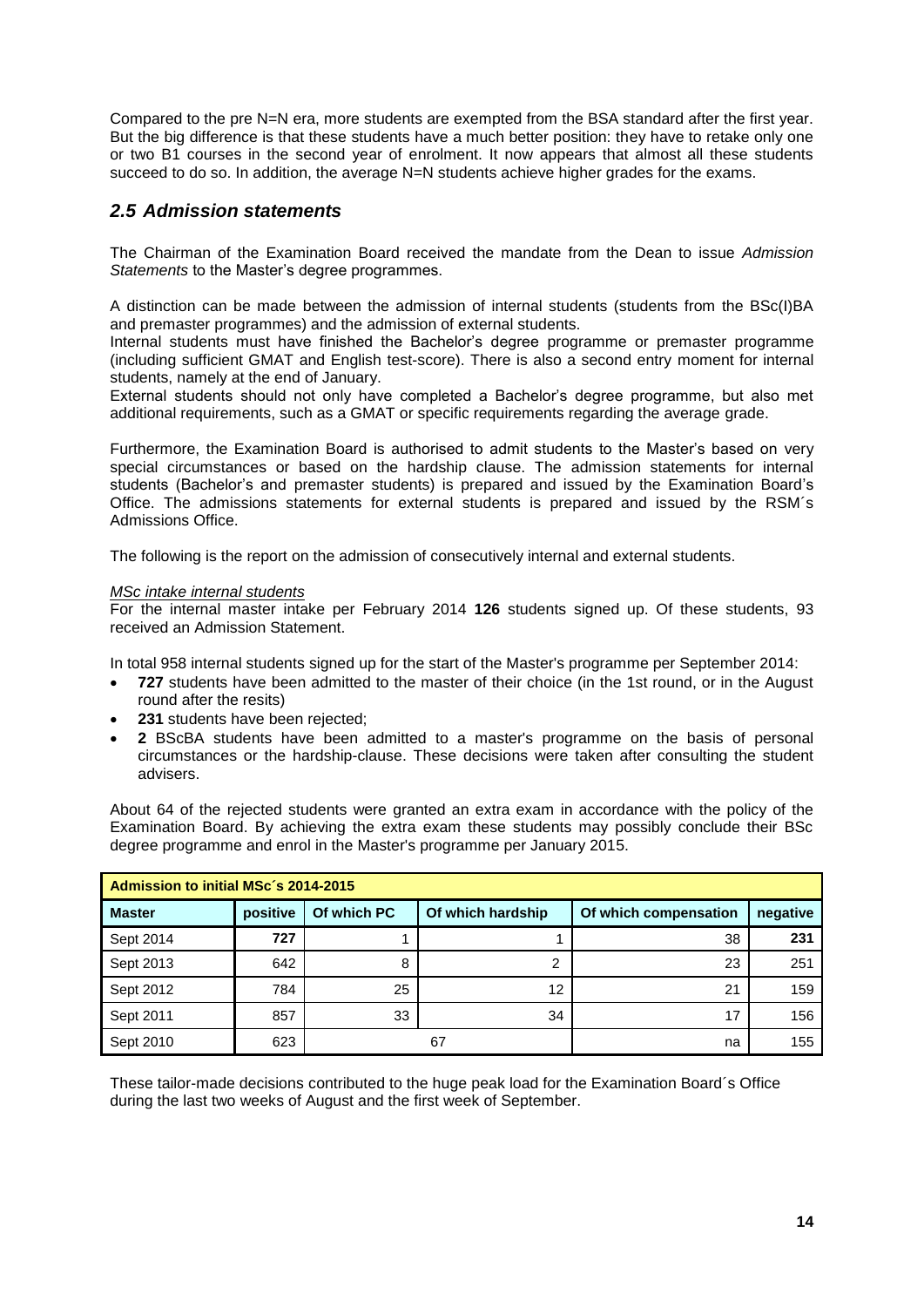#### *External entry to a Master's*

 $\overline{a}$ 

The requests for admission from external students**<sup>5</sup>** are handled by the RSM Admissions Office under the responsibility of the Chairman of the Examination Board. In contrast to the internal students, the external students can only start the Master's degree programmes as of 1 September.

In 2014, **714** admission statements have been issued to external students, which is 20 less than in 2013. Furthermore, as from September 2014, the CHEB programme will have no new intakes.

| Programme                                                                         | 2013 | 2014 |
|-----------------------------------------------------------------------------------|------|------|
| Accounting & Control (MScBA) Accounting & Financial Management                    | 36   | 42   |
| Business Information Management (MScBIM)                                          | 28   | 21   |
| Chinese Economy and Business (MScCHEB) – no new intakes as from Sept. 2014        | 17   | 0    |
| Entrepreneurship & New Business Venturing (MScENBV) Strategic<br>Entrepreneurship | 20   | 29   |
| Finance & Investments (MScFI)                                                     | 163  | 177  |
| General Management (MScBA) (Master in Management)                                 | 66   | 77   |
| Global Business & Stakeholder Management (MScGBSM)                                | 21   | 21   |
| Human Resource Management (MScHRM)                                                | 15   | 15   |
| Management of Innovation (MScMI)                                                  | 10   | 25   |
| Marketing Management (MScMM)                                                      | 83   | 62   |
| MSc International Management - CEMS                                               | 65   | 60   |
| Organisational Change & Consulting (MScOCC)                                       | 19   | 17   |
| Strategic Management (MScSM)                                                      | 136  | 110  |
| Supply Chain Management (MScSCM)                                                  | 55   | 58   |
| <b>Grand Total</b>                                                                | 734  | 714  |

<sup>5</sup> In this case *lateral entrants* means students who enter the Master's directly from outside RSM. This definition does not include pre-Master's students: they are considered to be part of the internal advancement.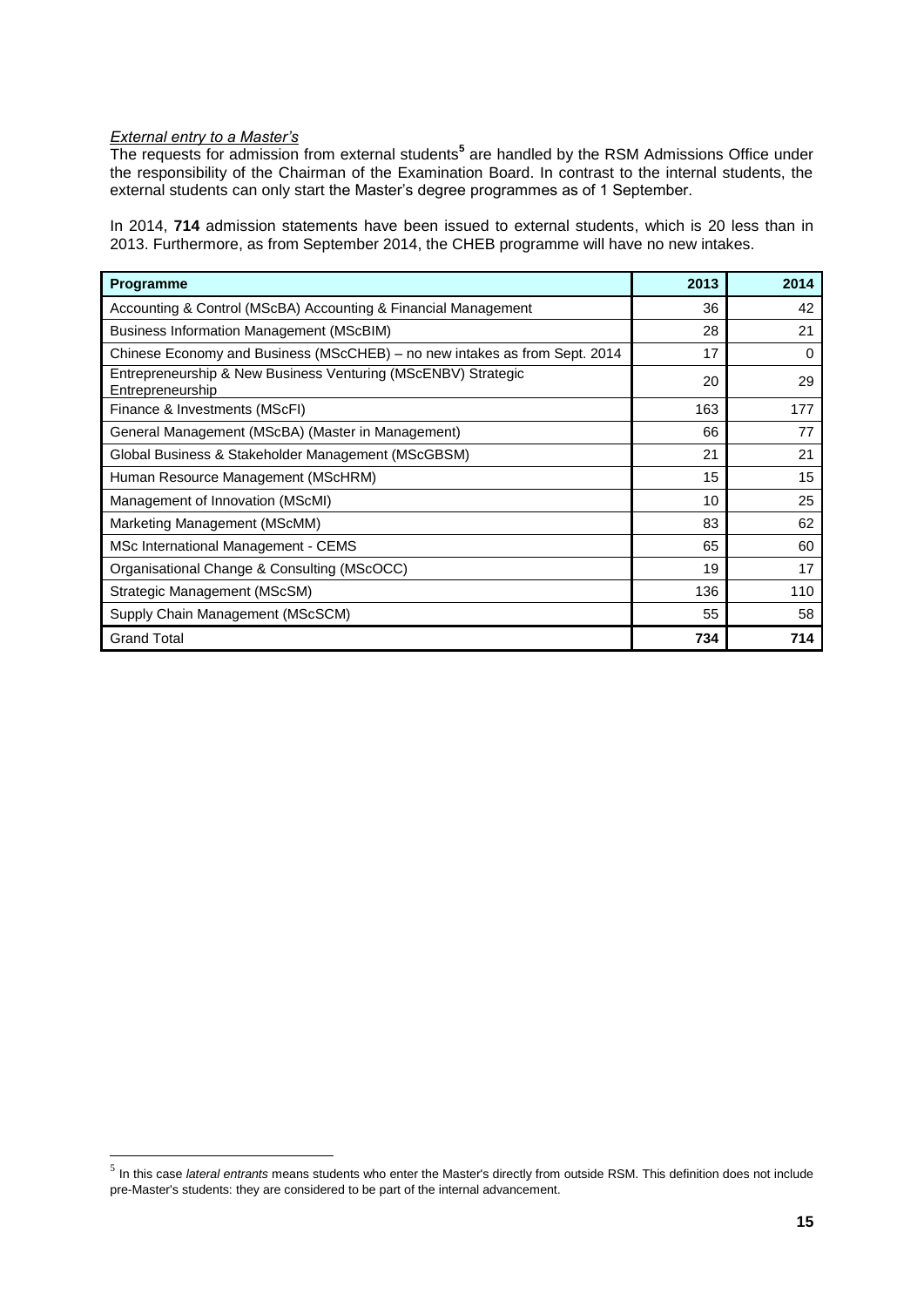# <span id="page-15-0"></span>**Appendix A. Tasks of the Examination Board**

The legal framework of the Examination Board is given by Dutch Law, in particular the Dutch Higher Education and Research Act (*Wet op het hoger onderwijs en wetenschappelijk onderzoek- WHW*). The Examination Board BSc & MSc Programmes has many different tasks. Generally, the following components can be discerned:

- 1. *A supervisory responsibility for / with regard to exams and examinations*. This responsibility is manifested in the competence of the Examination Board to:
	- a. award the certificate of the degree;
	- b. appoint the examiners;
	- c. supervise the quality of exams and examinations;
	- d. take disciplinary action in case of fraud;
	- e. supervise the implementation and execution of the examination regulations with due observance of the common legal principles like equality, legal security, legitimacy, reasonableness, fair play and so on;
	- f. be a mediator or even a defendant in case of disputes or appeals.
- 2. *An administrative, regulatory task regarding the organisation and coordination of the examinations*. The Examination Board sets rules and gives instructions to the examiners. These rules has been laid down in the *Rules and Guidelines*. These rules concern matters such as order during examinations, fraud, assessment criteria, compensation rules, classifications (like cum laude).
- 3. *Tasks that are further defined in the Teaching and Examinations Regulation or 'Onderwijs- en Examenregeling'* (TER or OER) established by the Dean. This concerns the granting of exemptions from the OER in individual cases due to personal circumstances or on grounds of the hardship clause (if a rule in an individual case leads to unreasonable consequences). A few examples are: the granting of exemptions for courses, the granting of transition to the Master programme, the interim advice within the framework of the binding study advice, the adjustment of the norm of the binding study advice in the case of personal circumstances, granting extra and/or accelerated examinations opportunities, the establishment of a free master programme.
- 4. In addition, on behalf of the Dean of the Rotterdam School of Management, the chairman of the Examination Board grants *admission statements* to the MSc-programmes.
- 5. *Advisory tasks*: three times a year the Examination Board issues an advice to every first year student concerning his study progress. Furthermore the Examination Board advises the Dean regarding his Teaching and Examination Regulations.
- 6. *Other*, such as delegations in selection committees and the 'colloquium doctum' committee.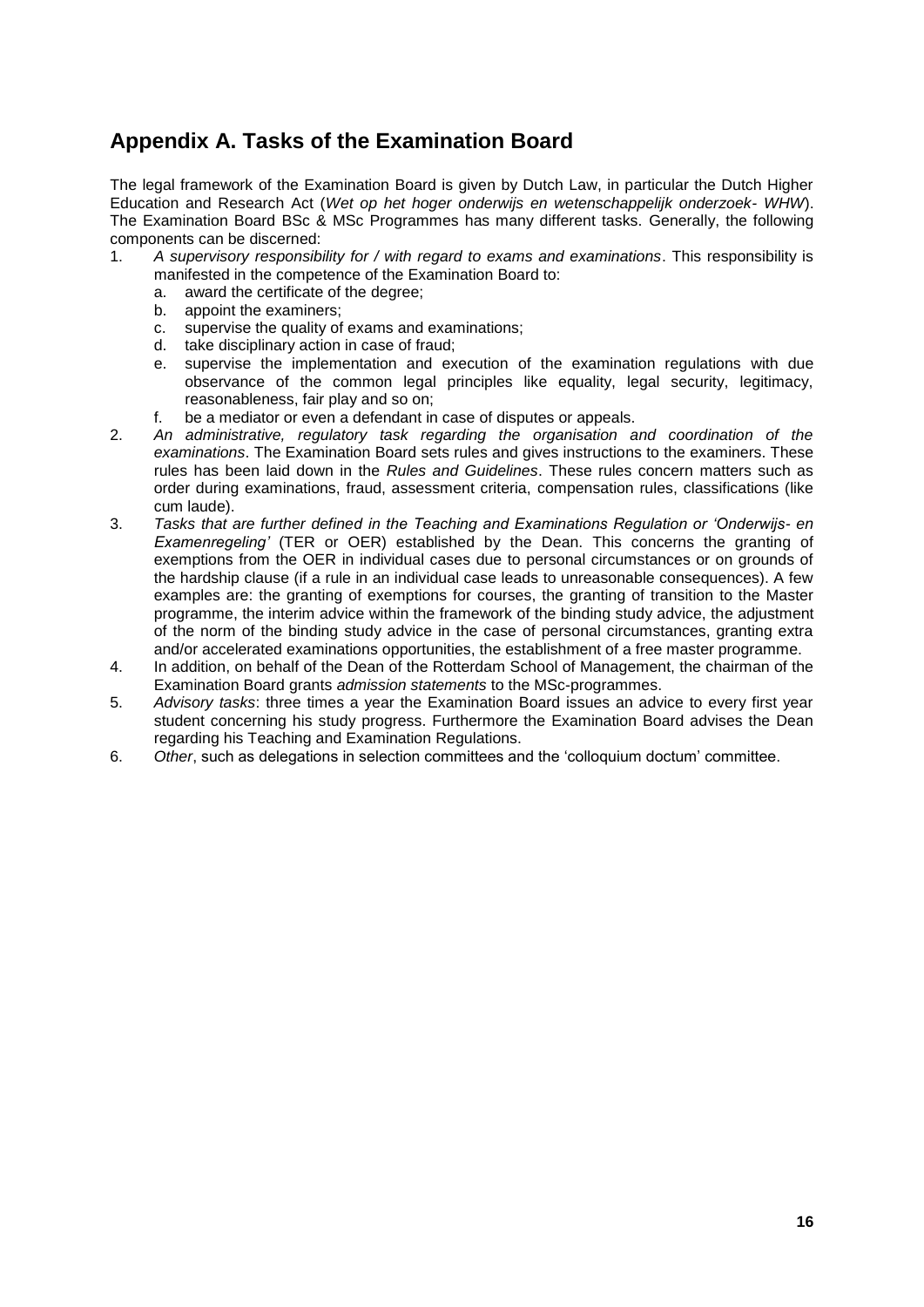| <b>Programme</b>    | <b>CROHO</b>             | language | ects           | <b>Full</b><br>time/<br>part<br>time | 2009 | 2010 | 2011 | 2012 | 2013 | 2014 |
|---------------------|--------------------------|----------|----------------|--------------------------------------|------|------|------|------|------|------|
| BScBA*              | 50015                    | Dutch    | 180            | vt                                   | 2585 | 2349 | 1985 | 2014 | 2040 | 2014 |
| BScIBA*             | 50952                    | Eng.     | 180            | vt                                   | 1249 | 1183 | 1065 | 1190 | 1181 | 1268 |
| MScBA**             | 60644                    | Eng.     | 60             | vt                                   | 2035 | 1742 | 851  | 268  | 203  | 335  |
| <b>MScBIM</b>       | 60453                    | Eng.     | 60             | vt                                   |      |      | 57   | 153  | 232  | 240  |
| <b>MScCHEB</b>      | 60454                    | Eng.     | 60             | vt                                   |      |      | 25   | 54   | 46   | 14   |
| <b>MScES</b>        | 60455                    | Eng.     | 60             | vt                                   |      |      | 48   | 83   | 76   | 73   |
| <b>MScFI</b>        | 60409                    | Eng.     | 60             | vt                                   |      | 427  | 494  | 525  | 492  | 430  |
| <b>MScGBSM</b>      | 60456                    | Eng.     | 60             | vt                                   |      |      | 32   | 67   | 69   | 43   |
| <b>MScHRM</b>       | 60645                    | Eng.     | 60             | vt                                   |      |      | 31   | 58   | 68   | 52   |
| <b>MScMI</b>        | 60458                    | Eng.     | 60             | vt                                   |      |      | 58   | 80   | 81   | 75   |
| <b>MScMM</b>        | 60063                    | Eng.     | 60             | vt                                   |      |      | 153  | 295  | 279  | 217  |
| <b>MScOCC</b>       | 60457                    | Eng.     | 60             | vt                                   |      |      | 45   | 73   | 78   | 50   |
| <b>MScSCM</b>       | 60093                    | Eng.     | 60             | vt                                   |      | 126  | 156  | 221  | 231  | 196  |
| <b>MScSM</b>        | 60066                    | Eng.     | 60             | vt                                   |      |      | 170  | 323  | 357  | 282  |
| <b>PMB</b>          | 60644                    | Dutch    | 60             | dt                                   | 273  | 276  | 248  | 221  | 181  | 181  |
| <b>MScIM - CEMS</b> | 60256                    | Eng.     | 90             | vt                                   | 125  | 132  | 132  | 139  | 127  | 127  |
| premaster NL        | $\blacksquare$           | Dutch    | 65             | vt                                   | 274  | 304  | 238  | 253  | 231  | 252  |
| premaster EN        | ÷,                       | Eng.     | 65             | vt                                   | 102  | 82   | 55   | 59   | 54   | 54   |
| <b>MPhil</b>        | 60313                    | Eng.     | 120            | vt                                   | 21   | 28   | 23   | 28   | 28   | 23   |
| <b>MScCC</b>        | 75049                    | Eng.     | 60             | dt                                   |      |      | 21   | 95   | 95   | 93   |
| <b>MScMC</b>        | 75051                    | Eng.     | 60             | dt                                   |      |      | 55   |      |      |      |
| exchange/cursist    | $\overline{\phantom{a}}$ |          | $\blacksquare$ | $\blacksquare$                       |      |      | 239  | 305  | 276  | 246  |
| total               |                          |          |                |                                      | 6771 | 6719 | 6230 | 6554 | 6528 | 6265 |

# <span id="page-16-0"></span>**Appendix B. Students per programme (per 01/10/2014)**